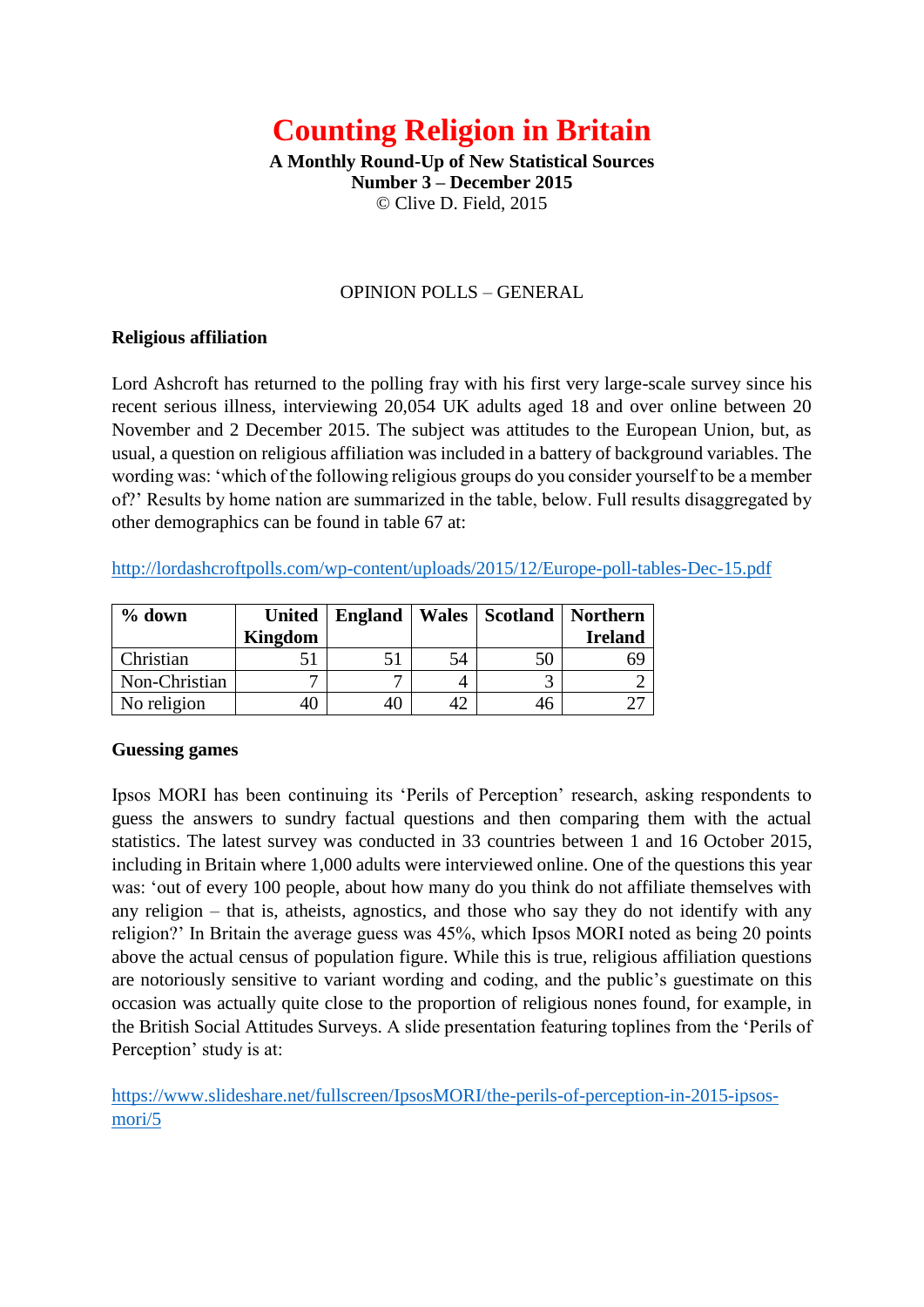# **Who wants spiritual progress?**

Not many of us is the answer, according to YouGov polling of 18,235 adults in 17 countries across the world (fieldwork dates not given). They were asked to think about their whole lives and to say which of 12 things they most wanted and which single one they wanted most overall. Scores were then calculated by balancing the two figures, to give a measure incorporating both the breadth and intensity of the desire. Spiritual progress was one option, picked by just 4% of the UK sample (being ranked ninth), and by no more than 13% in any nation (United States and Indonesia heading the list in this regard). In the UK, love (19%), better health (15%), money and my own family (12% each) were the top priorities. A blog about the survey and an interactive table of topline results can be found at:

<https://yougov.co.uk/news/2015/12/23/wants/>

# **Religion as personal value**

Religion also attracted relatively little support as a personal value, whether in the UK or the European Union (EU) as a whole, according to preliminary results from Eurobarometer 84.3, undertaken by TNS on behalf of the European Commission. UK fieldwork took place between 7 and 16 November 2015 among a sample of 1,314 adults aged 15 and over. Respondents were presented with a list of 12 values and invited to select a maximum of three which were most important to them, the findings being tabulated below, from which it will be seen that religion was ranked bottom. Religion was also included as an option on two further lists, of factors which most created a feeling of community among EU citizens and which best represented the EU. Topline data are in the annex which can be accessed via the link at:

[http://ec.europa.eu/COMMFrontOffice/PublicOpinion/index.cfm/Survey/getSurveyDetail/ins](http://ec.europa.eu/COMMFrontOffice/PublicOpinion/index.cfm/Survey/getSurveyDetail/instruments/STANDARD/surveyKy/2098) [truments/STANDARD/surveyKy/2098](http://ec.europa.eu/COMMFrontOffice/PublicOpinion/index.cfm/Survey/getSurveyDetail/instruments/STANDARD/surveyKy/2098)

| $\frac{0}{0}$                 | UK | EU |
|-------------------------------|----|----|
| Respect for human life        | 41 | 36 |
| Human rights                  | 39 | 40 |
| Peace                         | 37 | 45 |
| Individual freedom            | 25 | 27 |
| Equality                      | 25 | 20 |
| Rule of law                   | 20 | 13 |
| Respect for other cultures    | 20 | 9  |
| Tolerance                     | 18 | 17 |
| Democracy                     | 16 | 25 |
| Solidarity/support for others | 9  | 18 |
| Self-fulfilment               | 5  | 9  |
| Religion                      | 5  |    |

# **Leaving Christ out of Christmas (1)**

Family and not faith is important to Britons at Christmas, according to a news release from the British Academy in advance of its New Year series of debates and other events around faith.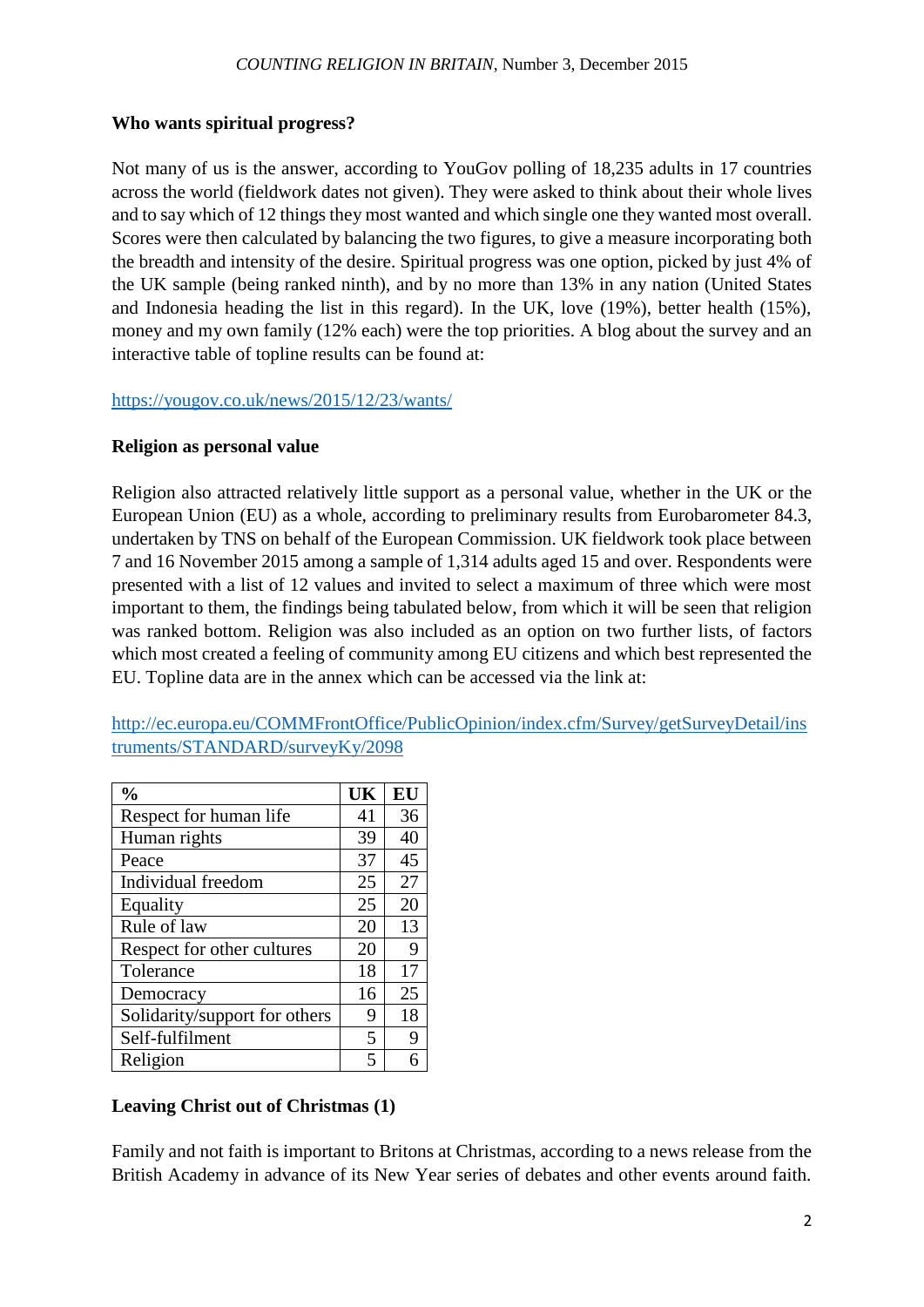The Academy commissioned YouGov to poll an online sample of 1,751 adults on 14-15 December 2015 on the most and least important aspects of the Christmas period for them. Spending time with family and friends was most important for 65% followed by having time off work (12%). Faith/Christianity was the choice of only 7%, and no more than 12% in any demographic sub-group (among the over-60s and in Scotland). Moreover, faith/Christianity actually topped the list of the least important aspects of the Christmas period, at 33%, being especially unpopular among the under-40s. Linda Woodhead had a comment piece about the survey in *The Times* for 23 December, describing Christmas as 'this sacred ritual of kindred', while the full data table is at:

[https://d25d2506sfb94s.cloudfront.net/cumulus\\_uploads/document/22iawbpysa/BritishAcade](https://d25d2506sfb94s.cloudfront.net/cumulus_uploads/document/22iawbpysa/BritishAcademyResults_151215_ChristmasHolidays_Website.pdf) [myResults\\_151215\\_ChristmasHolidays\\_Website.pdf](https://d25d2506sfb94s.cloudfront.net/cumulus_uploads/document/22iawbpysa/BritishAcademyResults_151215_ChristmasHolidays_Website.pdf)

# **Leaving Christ out of Christmas (2)**

In similar vein, an online poll by BMG Research for the *Evening Standard* on 9-15 December 2015 found that for 74% of 1,585 UK adults the highlight of the festive period would be a traditional Christmas Day dinner with family or friends. The next favourite activity was giving and receiving gifts (60%), although only 32% enjoyed going shopping for presents. Celebrating the birth of Christ was a favourite aspect of Christmas for a lowly 18%, ranging from 14^ of under-35s to 24% of over-65s. Singing carols was enjoyed by 21%, and going to church on Christmas Day by 10% (the least attractive of the available options). Slightly more, 12% (including 17% of over-65s), said they would definitely worship over the Christmas period and a further 16% said they might, the remaining 72% having definitely decided they would not attend (66%) or being unsure (6%). An article about the survey appeared in the *Evening Standard* for 23 December and full data tables are at:

[http://www.bmgresearch.co.uk/wp-content/uploads/2015/12/CONFIDENTIAL-BMG-UK-](http://www.bmgresearch.co.uk/wp-content/uploads/2015/12/CONFIDENTIAL-BMG-UK-Omnibus-Dec15-Evening-Standard-Christmas-poll_1.pdf)[Omnibus-Dec15-Evening-Standard-Christmas-poll\\_1.pdf](http://www.bmgresearch.co.uk/wp-content/uploads/2015/12/CONFIDENTIAL-BMG-UK-Omnibus-Dec15-Evening-Standard-Christmas-poll_1.pdf)

# **Neighbours at Christmas**

Almost four in five Britons (78%) anticipated talking to their neighbours over the Christmas period, and 18% said they would be speaking with neighbours who were mostly of a different religion to themselves. In a further 29% of cases the neighbours were mostly of the same religion, while the remaining 31% apparently did not know which faith their neighbours followed. Londoners and black and minority ethnic (BME) persons were the groups most likely to be talking to neighbours of a different religion at Christmas. The survey was conducted between 4 and 8 December 2015 by Ipsos MORI on behalf of The Challenge charity among an online sample of 1,170 adults aged 16-75, including a booster of BMEs. Data tables are at:

[https://www.ipsos-mori.com/researchpublications/researcharchive/3677/Eight-in-ten-Britons](https://www.ipsos-mori.com/researchpublications/researcharchive/3677/Eight-in-ten-Britons-will-speak-to-their-neighbours-over-Christmas.aspx)[will-speak-to-their-neighbours-over-Christmas.aspx](https://www.ipsos-mori.com/researchpublications/researcharchive/3677/Eight-in-ten-Britons-will-speak-to-their-neighbours-over-Christmas.aspx)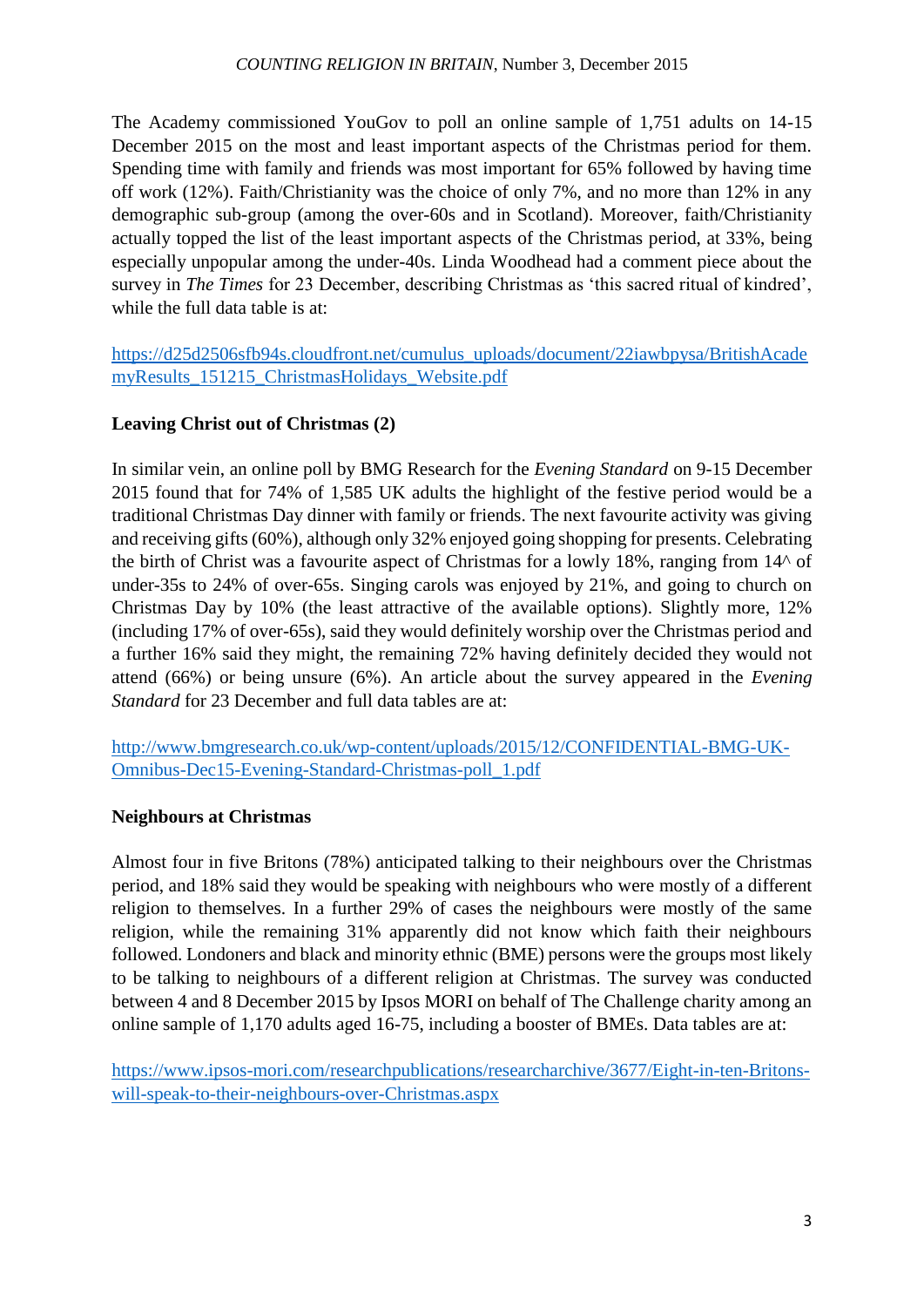# **Religion and later life**

The relative irreligiosity of the young is well documented. Time was when older age cohorts scored highest on most indicators of religious belonging, behaving, and believing, but there are signs that this is beginning to change. A small piece of evidence derives from an Ipsos MORI poll for the Centre for Ageing Better, for which 1,389 adults aged 50 and over across England were interviewed face-to-face between 25 September and 18 October 2015. They were asked two questions which touched on religion. The first required them to identify factors of importance in contributing to a good later life. Religion/faith was one of the options and was selected by just one person in the entire sample. The second question concerned social groups with which respondents had been involved during the previous 12 months. Religious groups, including attendance at a place of worship, was one possible reply, which 10% claimed to participate in (ranging from 6% of persons in their early 50s to 14% of over-75s). Data tables are at:

[http://laterlife.ageing-better.org.uk/resources/cfab\\_lli\\_2015\\_data\\_tables.pdf](http://laterlife.ageing-better.org.uk/resources/cfab_lli_2015_data_tables.pdf)

# **Karma**

Asked online by YouGov on 15 December 2015, a plurality (41%) of 4,009 UK adults and a majority (52%) of women claimed to believe in karma, the Eastern spiritual principle of cause and effect whereby the intentions and actions of an individual influence his or her future in terms of happiness or suffering. Around one-quarter (24%) were undecided whether they believed, while 28% disbelieved and 7% were unsure what karma is. However, when karma was more fully explained, 15% more of the believers saw the potential effect as psychological rather than spiritual, and only 27% anticipated that a good deed today would in practice increase the likelihood of something good happening to them tomorrow (59% saying there would be no effect). This suggests that people's understanding of Eastern-style religious concepts and practices may be neither secure nor internally consistent. Results of the survey are posted at:

<https://yougov.co.uk/opi/surveys/results#/survey/ecb30710-a313-11e5-b9b0-005056900127>

# **Perceptions of Jews and Muslims**

On behalf of *Prospect* magazine, YouGov has recently conducted 48 separate online surveys among representative samples of adult Britons, each survey exploring perceptions of a specific group of people, defined by a combination of gender, age, ethnicity, nationality, and religion. Each of the 48 groups was scored according to five positive qualities (intelligence, honesty, industry, politeness, and helpfulness) and five negative attributes (violence, fare-dodging, drug-taking, promiscuity, and drunkenness). The table below shows the topline scores for groups involving Jews and Muslims, the only two religious categories which were covered, together with their rank order (out of 48 groups). It will be seen that Jews were rated more favourably than Muslims and, within both categories, women more favourably than men. Muslim men in their 20s had the lowest rank order of these 12 groups, although white men in their 20s were the most derided of all 48 groups. White women in their 60s were the most praised group. Peter Kellner has an article about the surveys, 'Good Will to All Men', in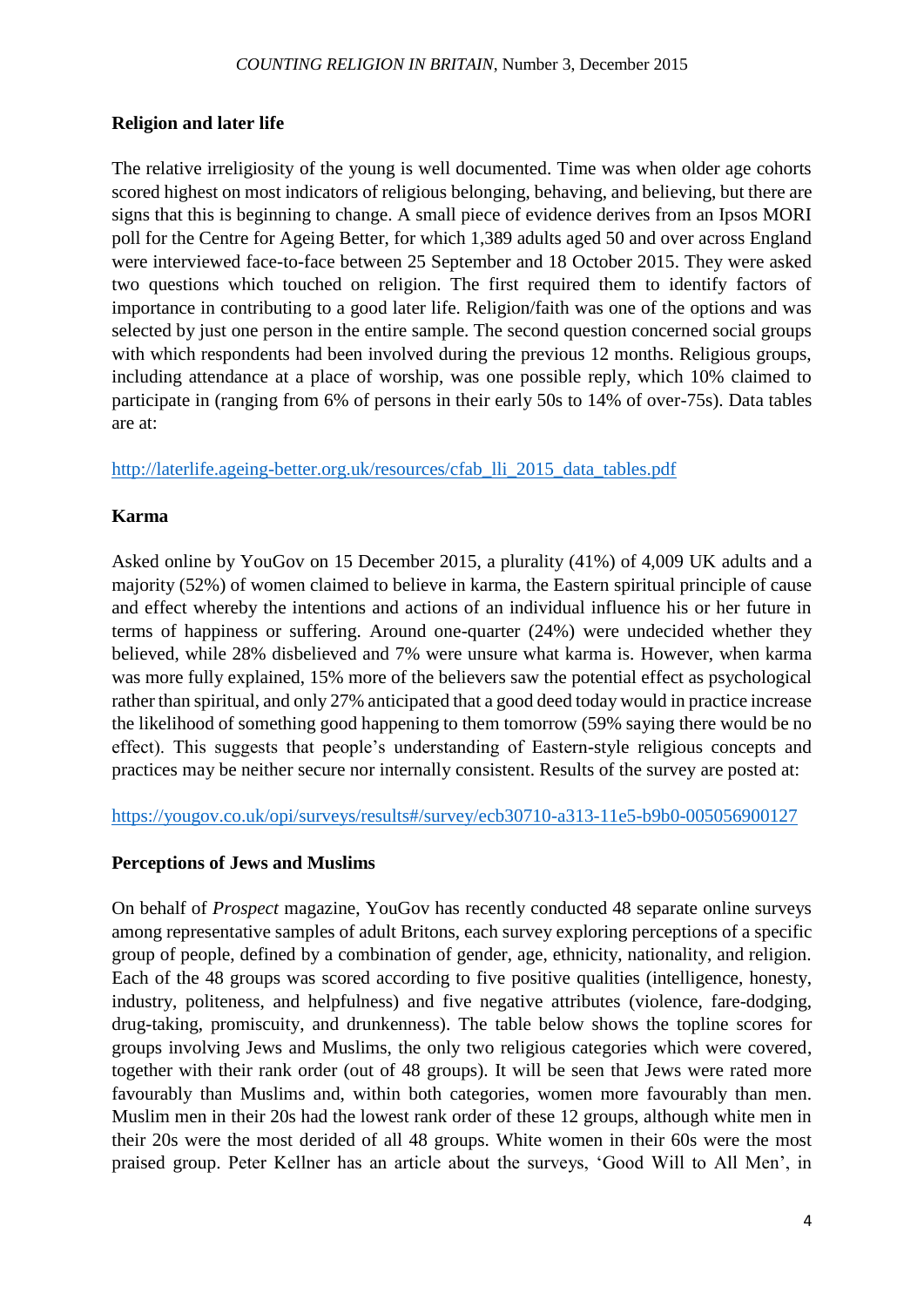*Prospect*, No. 238, January 2016, pp. 16-19. A blog, with a link to an interactive data table (permitting analysis by gender, age, social grade, region, and voting), is available at:

|                         | <b>Positive</b> | <b>Negative</b> | <b>Overall</b> | <b>Rank</b> |
|-------------------------|-----------------|-----------------|----------------|-------------|
|                         | average         | average         | rating         | order       |
| <i>Jews</i>             |                 |                 |                |             |
| Jewish man in his 20s   | 50              | -48             | 49             | 22          |
| Jewish man in his 40s   | 51              | $-52$           | 52             | 17          |
| Jewish man in his 60s   | 58              | $-59$           | 58             | 6           |
| Jewish woman in her 20s | 58              | $-55$           | 56             | 9           |
| Jewish woman in her 40s | 55              | $-62$           | 59             | 5           |
| Jewish woman in her 60s | 52              | $-57$           | 54             | 11          |
| <b>Muslims</b>          |                 |                 |                |             |
| Muslim man in his 20s   | 36              | $-40$           | 38             | 34          |
| Muslim man in his 40s   | 36              | $-45$           | 40             | 31          |
| Muslim man in his 60s   | 42              | $-56$           | 49             | 21          |
| Muslim woman in her 20s | 40              | $-63$           | 52             | 18          |
| Muslim woman in her 40s | 36              | $-65$           | 51             | 19          |
| Muslim woman in her 60s | 31              | $-70$           | 50             | 20          |

<https://yougov.co.uk/news/2015/12/14/young-white-men-most-derided/>

# **Pre- and post-Paris attitudes to Muslims**

There has been 'a surprising resilience' of British attitudes toward Muslims following the Islamist attacks in Paris on 13 November 2015, according to Rob Ford and Maria Sobolewska of the University of Manchester's School of Social Sciences. They commissioned YouGov to poll two online samples (n= 1,707 and 1,621, respectively) of Britons on 10-12 November (as it turned out, immediately before the attacks) and on 17-18 November (immediately afterwards), asking identical questions on each occasion. Some headline results are tabulated below, from which it will be seen that attitudes toward Muslims did not significantly harden in the aftermath of the attacks, and, indeed, there was a modest softening. Of course, this relative lack of movement in public opinion may not really be a cause of great optimism, which Ford and Sobolewska incline to embrace, but simply reflect the large degree of pre-existing negativity or at least ambivalence about Muslims. Perhaps the real and enduring significance of these surveys is that they appear to answer the doubting Thomases who are too ready to dismiss event-driven polling on the grounds that it captures the public mood in the heat of the moment, and thus atypically. Ford and Sobolewska have a blog about the research, including a link to the topline data, at:

<https://yougov.co.uk/news/2015/12/23/after-paris-surprising-resilience-british-attitude/>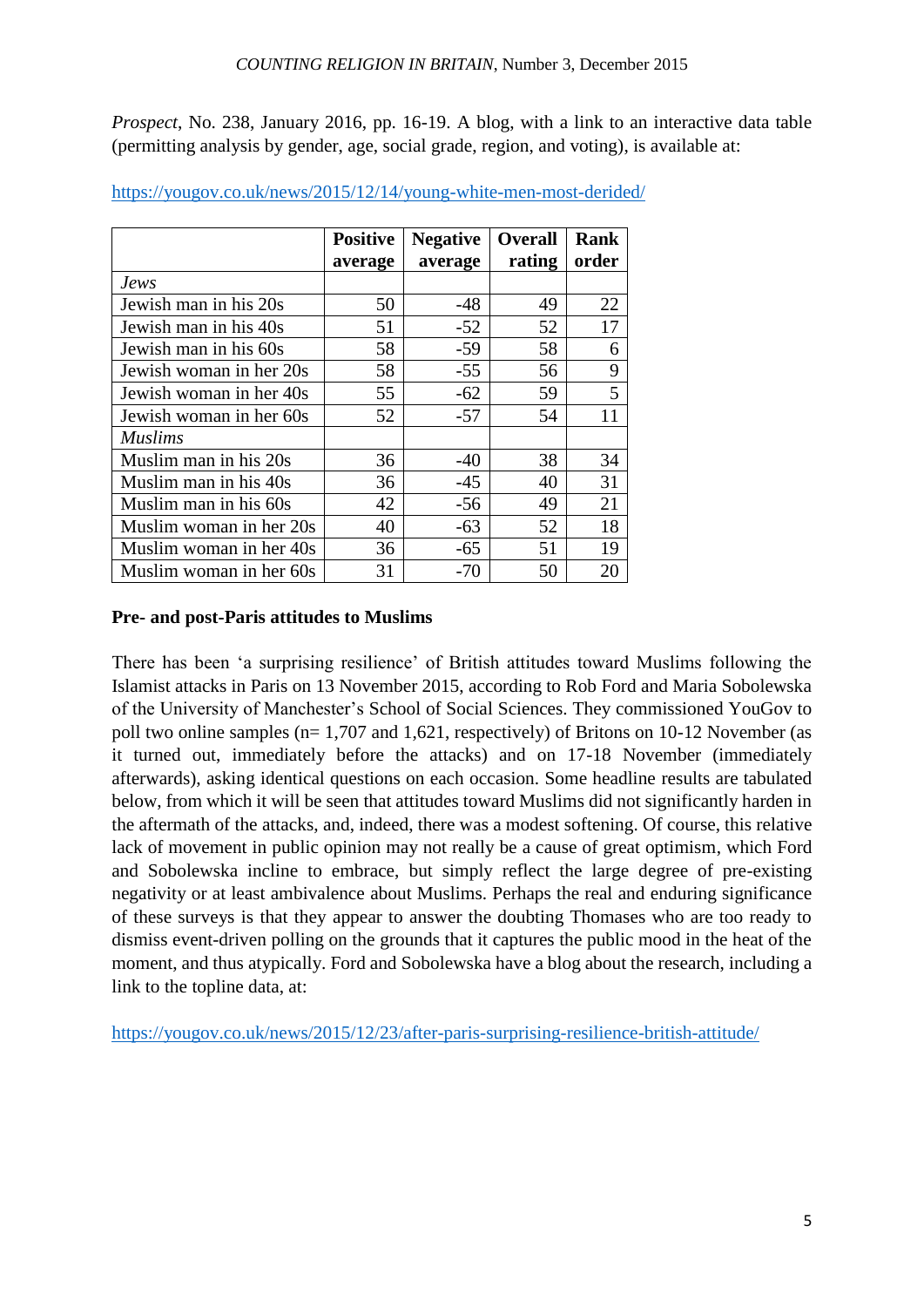#### *COUNTING RELIGION IN BRITAIN*, Number 3, December 2015

| $%$ down                                                       | Pre-    | Post-   |
|----------------------------------------------------------------|---------|---------|
|                                                                | attacks | attacks |
| Muslims have a lot to offer British culture                    |         |         |
| Agree                                                          | 32      | 34      |
| Neither agree nor disagree                                     | 32      | 31      |
| Disagree                                                       | 35      | 35      |
| Western European and Muslim ways of life are irreconcilable    |         |         |
| Agree                                                          | 51      | 49      |
| Neither agree nor disagree                                     | 28      | 27      |
| Disagree                                                       | 21      | 24      |
| Muslims in Britain have respect for culture and way of life of |         |         |
| others                                                         |         |         |
| Agree                                                          | 23      | 27      |
| Neither agree nor disagree                                     | 23      | 22      |
| Disagree                                                       | 53      | 50      |

#### **Donald Trump on Muslims**

The recent call by Donald Trump, the current frontrunner for the Republican Party presidential nomination, for a ban on Muslims entering the United States, either as immigrants or tourists, has caused a bit of a backlash, both there, in Britain, and around the world. YouGov tested the pulse of public opinion by running a snap poll of 4,608 UK adults online on 8 December 2015. Asked whether they thought Trump's proposal would be an appropriate policy for the United States, 64% said it would not be. One-quarter deemed it appropriate, including 61% of UKIP voters. Further information and a link to the data is available in the blog at:

#### <https://yougov.co.uk/news/2015/12/09/brits-oppose-muslim-policy-pockets-approval/>

One component of the backlash against Trump in Britain was an online petition calling for him to be banned from entering the UK. By 10 December this had attracted around 400,000 signatures, prompting YouGov to run another snap poll among its UK panellists that day, to which 5,506 responded. Approximately two-fifths (39%) thought Trump should be banned from the UK on account of what he had said against Muslims, while 47% disagreed and 14% were undecided. Results are available at:

<https://yougov.co.uk/opi/surveys/results#/survey/3c456cd0-9f24-11e5-ba8c-005056900127>

#### **Ethno-religious integration**

A surprisingly large number of UK adults appear ambivalent about the desirability of schoolchildren integrating across religious or racial boundaries, according to a YouGov poll of 2,092 people interviewed online on 19-20 November 2015 on behalf of The Challenge charity. Asked whether 'every school child should participate in group activities with children from different faith/ethnic backgrounds to their own, either in school and/or in their local community', just 64% were in agreement, with 11% disagreeing, and 21% neutral. Affirmative answers ranged from 48% to 82% by demographic sub-group, and negative ones from 7% to 20%. There was no analysis of opinion by religious affiliation. Data tables are at: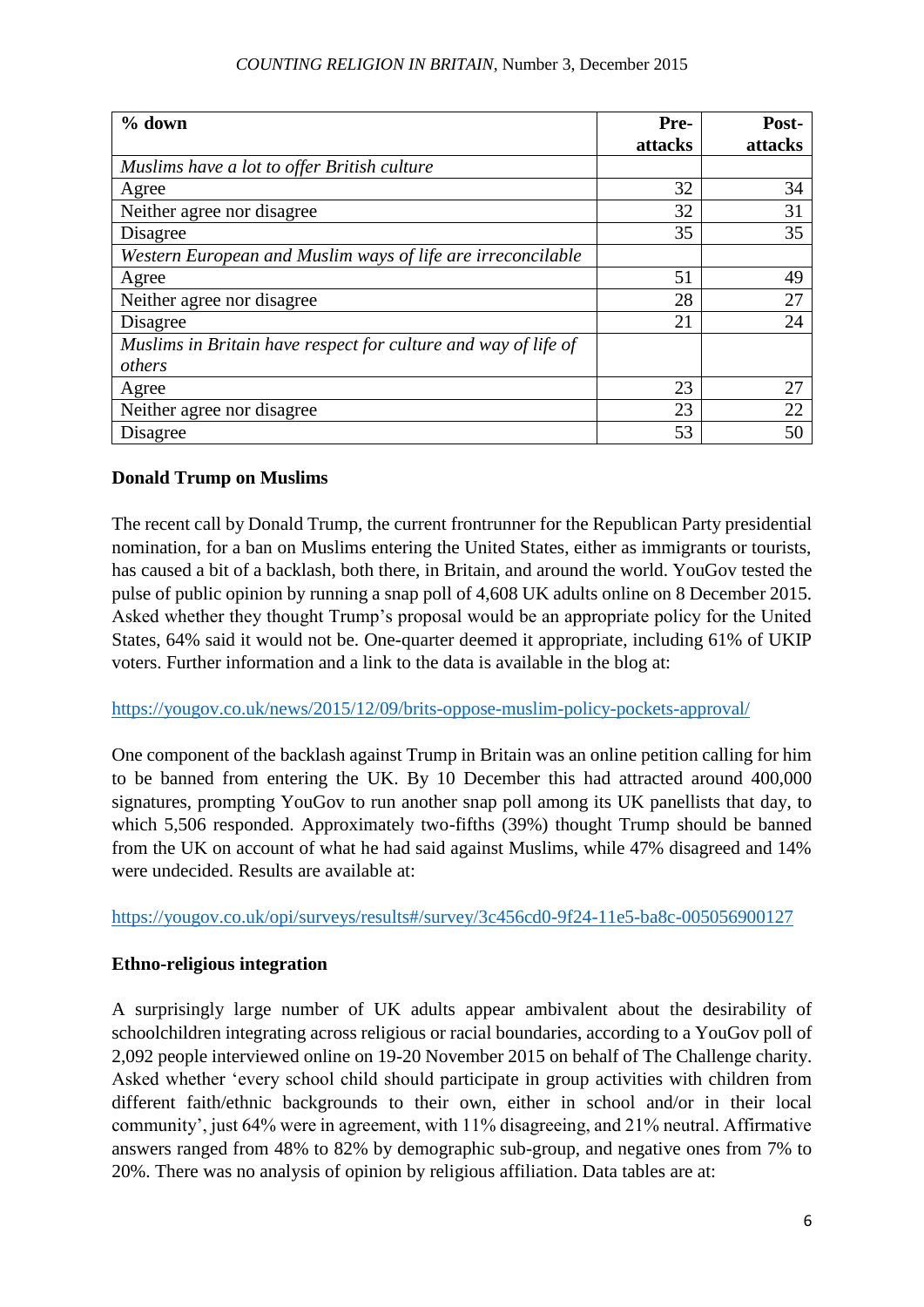#### *COUNTING RELIGION IN BRITAIN*, Number 3, December 2015

# [https://d25d2506sfb94s.cloudfront.net/cumulus\\_uploads/document/yaviwesgx1/Results-for-](https://d25d2506sfb94s.cloudfront.net/cumulus_uploads/document/yaviwesgx1/Results-for-The-Challenge-Statement-Test-20112015.pdf)[The-Challenge-Statement-Test-20112015.pdf](https://d25d2506sfb94s.cloudfront.net/cumulus_uploads/document/yaviwesgx1/Results-for-The-Challenge-Statement-Test-20112015.pdf)

# OPINION POLLS – ISLAMIC STATE

Polls in this section are arranged in chronological order by last date of fieldwork.

# **YouGov (1)**

In an online poll for *The Times*, conducted among 1,657 adults in Britain on 30 November and 1 December 2015, YouGov reported a sharp drop in public support for RAF air strikes against Islamic State (IS) in Syria, down from 59% on 23-24 November to 48%. The poll was published in *The Times* on 2 December, to coincide with the House of Commons debate on the issue, which resulted in MPs backing the Government's motion to extend air strikes from Iraq to Syria. The survey also covered the possible return of British ground troops to Iraq to fight IS, and the commitment of British and US ground troops against IS in Syria, opinion being evenly divided in both cases. Data tables can be accessed via Peter Kellner's blog at:

<https://yougov.co.uk/news/2015/12/02/analysis-sharp-fall-support-air-strikes-syria/>

# **YouGov (2)**

Interviewed by YouGov on the day, 2 December 2015, of the House of Commons debate about extending air strikes against Islamic State (IS), 74% of 11,410 UK adults correctly anticipated that MPs would vote in favour of bombing IS in Syria, only 8% forecasting the opposite outcome. Results are available at:

<https://yougov.co.uk/opi/surveys/results#/survey/a9a2ba00-98d8-11e5-a807-005056900127>

# **YouGov (3)**

An ostensibly separate survey of YouGov panellists on 2 December 2015 found that 86% judged it right for Parliament to be debating the extension of air strikes against Islamic State, albeit only 14% expected to feel safer from terrorism in three years' time in the event of a vote to extend strikes (34% saying they would be less safe). Results are available at:

<https://yougov.co.uk/news/2015/12/03/debate-syria/>

# **YouGov (4)**

A snap poll of YouGov panellists on 3 December 2015, following Parliamentary approval of, and the commencement of, British air strikes against Islamic State (IS) in Syria, revealed significant reservations on the part of the public. Just 22% were confident that this had been the right thing to do, while 25% were unsure but relieved that something was being done, 31% believed air strikes would not help and would result in the loss of innocent lives, and 15% were horrified that Britain was intervening where it had no right to do so. On the other hand, 41%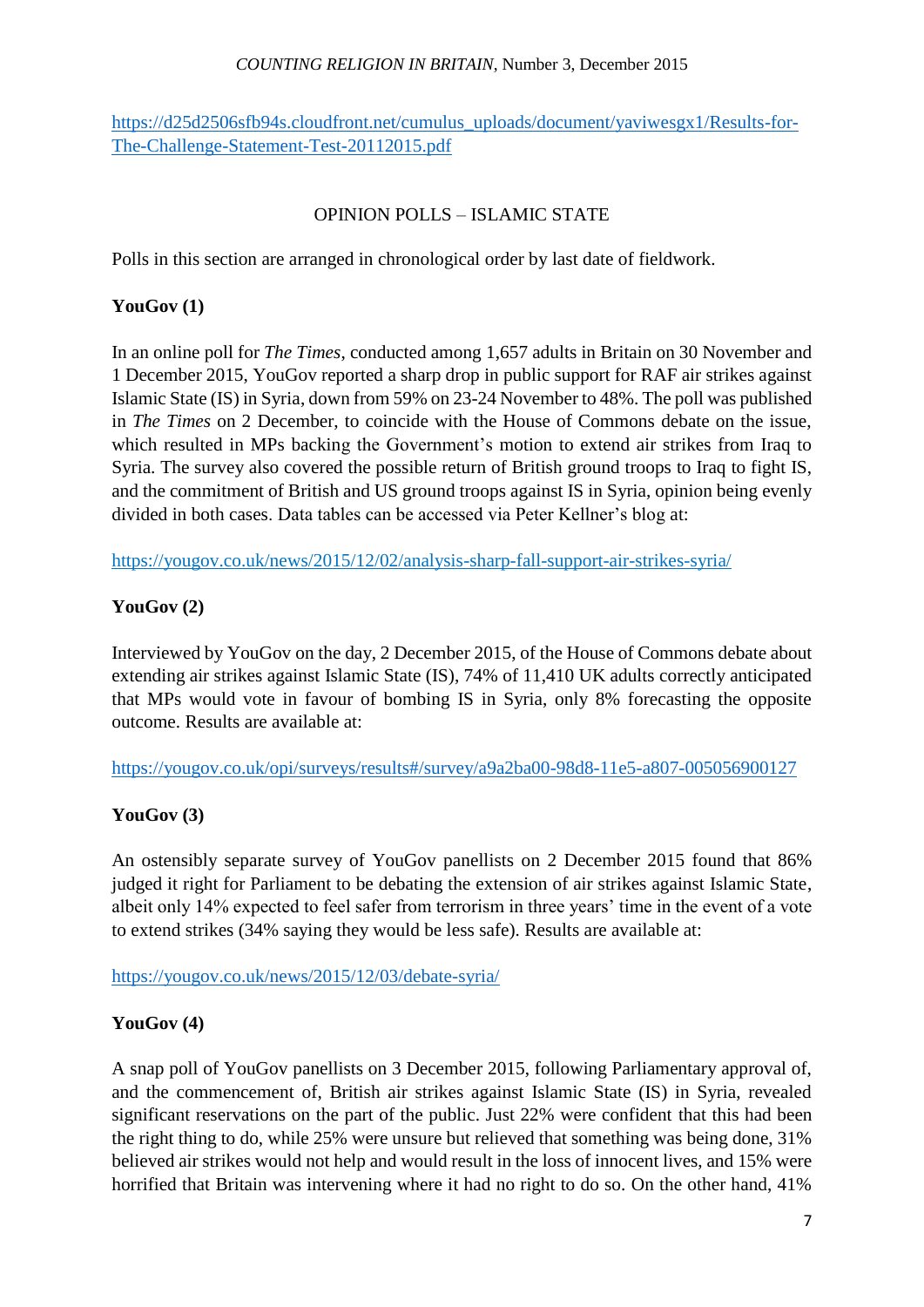supported the deployment of British ground troops against IS in Syria, now or in the future, 48% being opposed. There was pessimism about the prospects for defeating IS in Syria, 32% suggesting that it would never happen, and 60% that it would take over one year (including 35% saying it would take more than three years). Results are available at:

<https://yougov.co.uk/news/2015/12/04/effect-uk-action-syria/>

# **YouGov (5)**

In an online poll among 1,672 adults on 2-3 December 2015, Youov posed the same three questions about fighting Islamic State (IS) in the air and on the ground as in their survey of 30 Novemnber-1 December (reported above). Fieldwork took place partly before and partly after the House of Commons vote in favour of British air strikes against IS in Syria. A further drop in support for such strikes was revealed, down to 44%, with Labour voters particularly likely to have had a change of heart. For YouGov's analysis of the trends, and a link to the full data tables, see the blog at:

<https://yougov.co.uk/news/2015/12/06/support-syria-air-strikes-falls-again/>

# **YouGov (6)**

On behalf of WalesOnline, YouGov polled 1,005 Welsh adults between 30 November and 4 December 2015 about their attitudes to British air strikes against Islamic State (IS) in Syria (a plurality of 45% approving), and their assessment of such strikes increasing the likelihood of terrorist attacks in the UK (54% thinking so). The data table is at:

[https://d25d2506sfb94s.cloudfront.net/cumulus\\_uploads/document/1lrr4w9u45/WalesOnline](https://d25d2506sfb94s.cloudfront.net/cumulus_uploads/document/1lrr4w9u45/WalesOnlineResults_December15_Syria_w.pdf) [Results\\_December15\\_Syria\\_w.pdf](https://d25d2506sfb94s.cloudfront.net/cumulus_uploads/document/1lrr4w9u45/WalesOnlineResults_December15_Syria_w.pdf)

# **ComRes**

Even after the House of Commons vote for British participation in air strikes against Islamic State (IS) in Syria, less than half (47%) of the British public endorsed them, with 33% disapproving and 20% uncertain. Even fewer (25%) favoured the imminent involvement of British troops in a ground war against IS in Syria, with 48% opposed, while 32% judged that there were no circumstances under which British troops should engage in ground combat with IS. The findings emerged from an online poll of 2,049 adults by ComRes for the *Independent on Sunday* conducted on 9-11 December 2015. Topline results were published in the *Independent on Sunday* on 13 December and the full data tables are at:

[http://www.comres.co.uk/wp-content/uploads/2015/12/IoS-SM-Political-Poll-December-](http://www.comres.co.uk/wp-content/uploads/2015/12/IoS-SM-Political-Poll-December-2015.pdf)[2015.pdf](http://www.comres.co.uk/wp-content/uploads/2015/12/IoS-SM-Political-Poll-December-2015.pdf)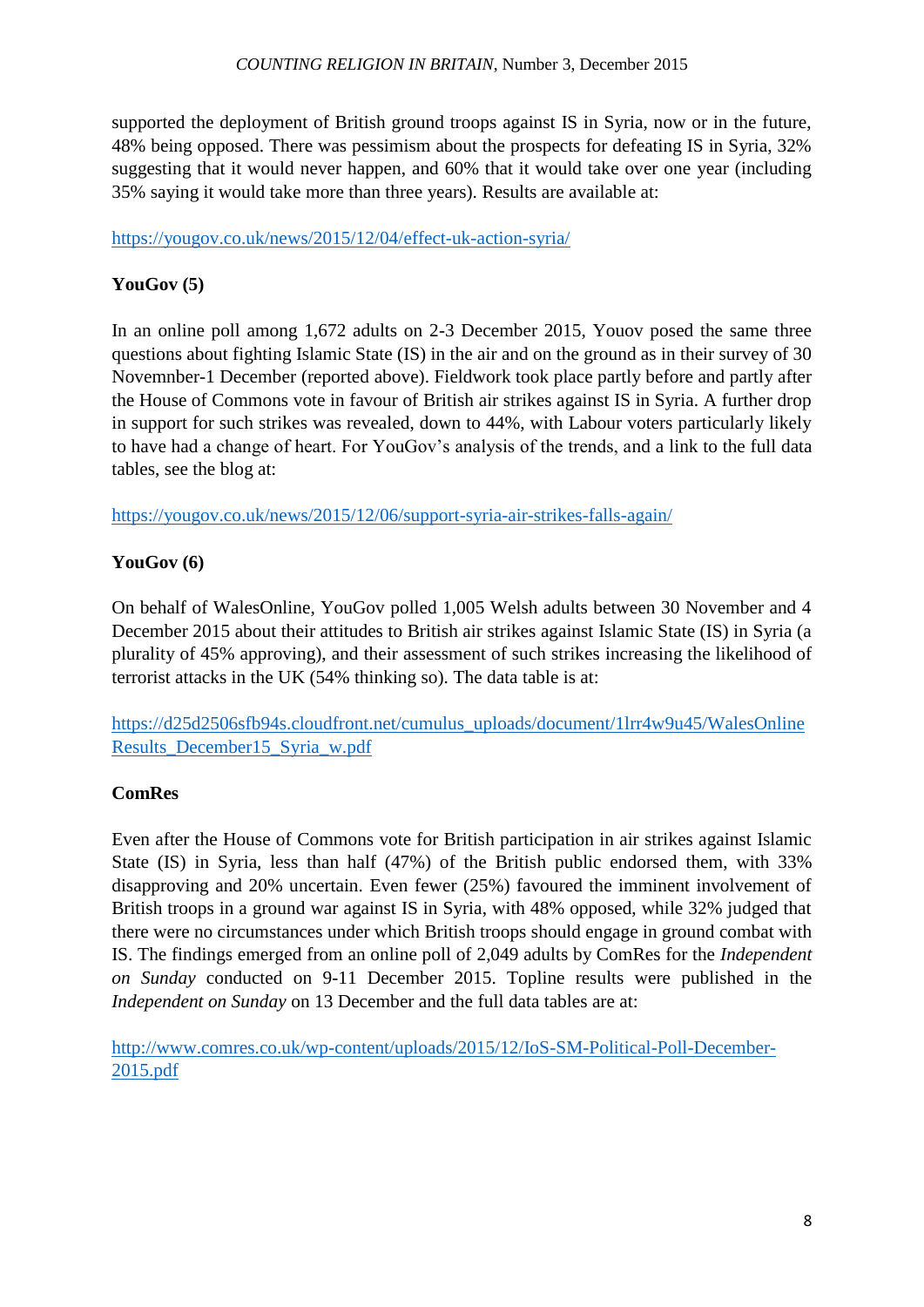# **Ipsos MORI**

Very few adults (9%) think British participation in air strikes against Islamic State in Syria will make Britain safer from terrorism, while 44% consider it will make it less safe, and a further 44% that it will make no difference. Optimists did not rise above 17% in any demographic subgroup. The poll was conducted by Ipsos MORI on behalf of the *Evening Standard* among a sample of 1,040 Britons interviewed by telephone on 12-14 December 2015. Topline results were published in the *Evening Standard* on 17 December and the full data table is available via the link at:

[https://www.ipsos-mori.com/researchpublications/researcharchive/3672/Few-believe-air](https://www.ipsos-mori.com/researchpublications/researcharchive/3672/Few-believe-air-strikes-in-Syria-will-make-Britain-safer.aspx)[strikes-in-Syria-will-make-Britain-safer.aspx](https://www.ipsos-mori.com/researchpublications/researcharchive/3672/Few-believe-air-strikes-in-Syria-will-make-Britain-safer.aspx)

# FAITH ORGANIZATION STUDIES

# **Commission on Religion and Belief in British Public Life**

The independent Commission on Religion and Belief in British Public Life, convened by the inter-faith Woolf Institute, Cambridge in September 2013 and chaired by Baroness Elizabeth Butler-Sloss, has published its final report under the title of *Living with Difference: Community, Diversity, and the Common Good*. It was prepared by a team of 20 commissioners, including several academics. Its findings and recommendations have proved controversial, not least in appearing to challenge the notion of the UK as a Christian society and the role of the Church of England within it. Ruth Gledhill, former religious affairs correspondent of *The Times*, has described it on the *Christian Today* website as 'the worst report I've ever read'. The recurring theme is the need to learn to understand and live with differences, differences which are said largely to have arisen from the growth of non-Christian faiths and of people of no religion. Although the Commission took evidence, in the form of responses to a public consultation, local hearings, weekend seminars, and personal interviews, it did not undertake any new quantitative research. Rather, it relied (in Appendix A and elsewhere) upon the official censuses of religious profession, a range of sample survey data, and faith-based investigations. These statistics are not treated systematically, as an overview of changes in the religious landscape over recent decades, but selectively, in support of the various topics into which the report is sub-divided, such as education, media, dialogue, social action, and law. The report is at:

[https://corablivingwithdifference.files.wordpress.com/2015/12/living-with-difference](https://corablivingwithdifference.files.wordpress.com/2015/12/living-with-difference-community-diversity-and-the-common-good.pdf)[community-diversity-and-the-common-good.pdf](https://corablivingwithdifference.files.wordpress.com/2015/12/living-with-difference-community-diversity-and-the-common-good.pdf)

#### **Church and community night shelters**

A total of 2,171 people stayed in the network of church and community night shelters, mostly in London, linked with the national Christian homelessness charity Housing Justice between October 2014 and May 2015, according to *Church and Community Night Shelter Network Impact Report, 2014-2015*. The majority of guests were male (86%) and aged 26-50 (66%). Three in ten stayed for longer than one month, and 39% received assistance to move from the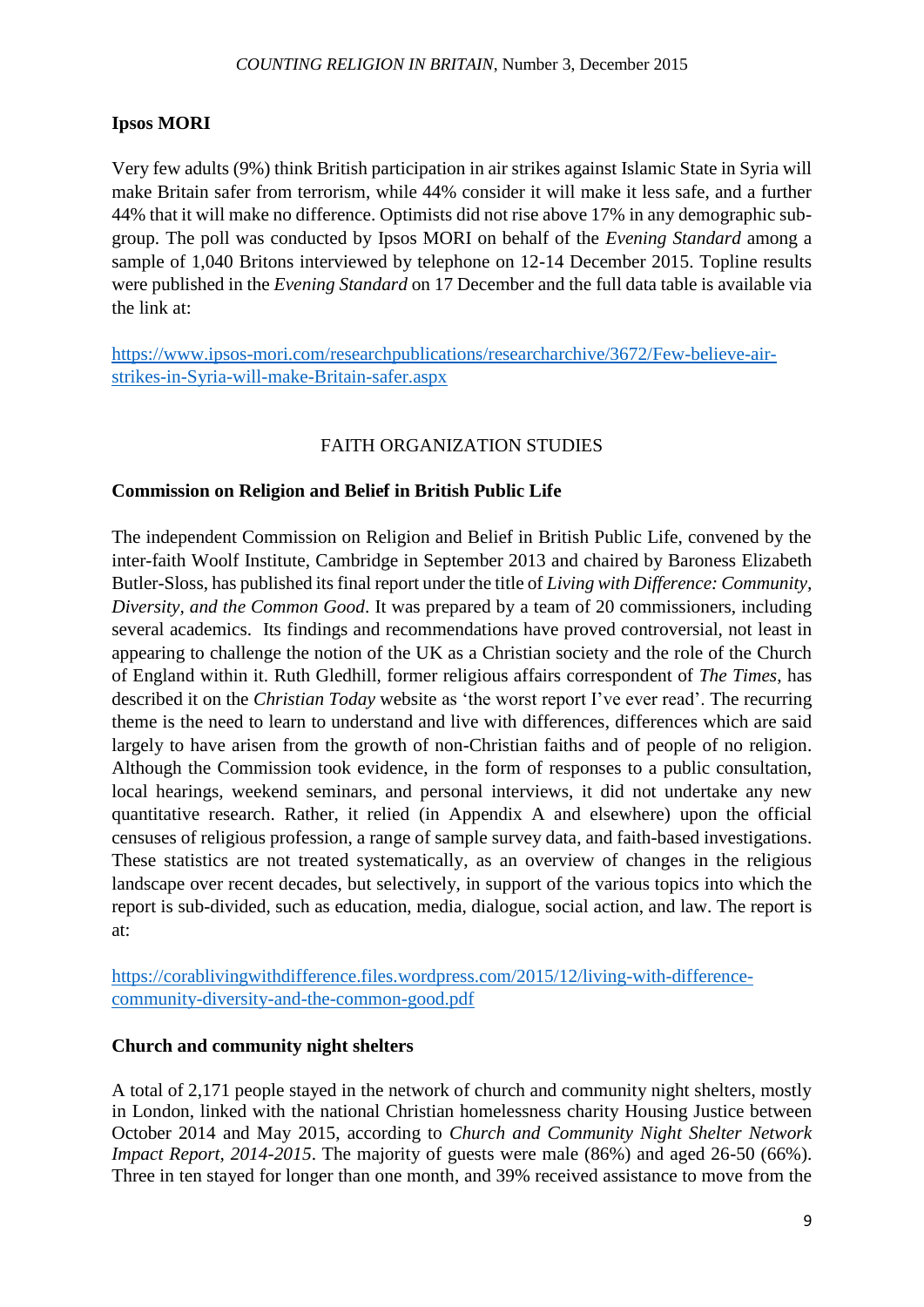#### *COUNTING RELIGION IN BRITAIN*, Number 3, December 2015

shelter into their own accommodation. An estimated 231,000 volunteer hours were given to be alongside the guests. The report is available at:

[http://www.housingjustice.org.uk/data/files/Shelters/CCNS\\_IMPACT\\_report\\_2014\\_15.pdf](http://www.housingjustice.org.uk/data/files/Shelters/CCNS_IMPACT_report_2014_15.pdf)

# OFFICIAL STATISTICS

# **Christmas Day working**

The last official figures, from the Labour Force Survey, of the number of people working on Christmas Day in the UK relate to 2012. However, the Trades Union Congress (TUC) has updated them for 2015 in the light of employment growth during the intervening three years. The TUC estimate was that 905,000 individuals would be working on 25 December in 2015, 5% more than in 2012, and equivalent to 3% of all employees. The largest groups were expected to be care workers and home carers (168,000) and nurses and nursing auxiliaries/assistants (135,000). According to the TUC, there would be 20,000 clergy 'on duty', 6,000 fewer than in 2012 (the reason for this not being stated), which represents 52% of Christian ministers in the UK (as recorded in the current edition of Peter Brierley's *UK Church Statistics*). The TUC press release is at:

[https://www.tuc.org.uk/workplace-issues/work-life-balance/employment-rights/working](https://www.tuc.org.uk/workplace-issues/work-life-balance/employment-rights/working-time-holidays/over-900000-workers-set)[time-holidays/over-900000-workers-set](https://www.tuc.org.uk/workplace-issues/work-life-balance/employment-rights/working-time-holidays/over-900000-workers-set)

# **Religion on Jersey**

The States of Jersey, a self-governing Crown Dependency, have published a report on the *Jersey Annual Social Survey, 2015*. Data were collected by means of a self-completion postal questionnaire sent to a random sample of 3,200 Jersey households in June-July 2015, requesting it to be filled in by the household member who next celebrated their birthday and who was aged 16 or over. There was a 52% response, and results were weighted to be representative of the island's population as a whole. For the first time, a question on religious affiliation was included. This revealed that 54% of Jersey residents claimed to have a religion, 39% did not, with 7% unsure. Religious nones peaked at 52% among 16-34s, falling to 17% of over-65s. Of those professing a religion, 97% were Christians, mostly equally divided between Church of England (Jersey being part of the Diocese of Winchester until quite recently) and Roman Catholic. The report on the survey is available at:

[http://www.gov.je/SiteCollectionDocuments/Government%20and%20administration/R%20J](http://www.gov.je/SiteCollectionDocuments/Government%20and%20administration/R%20JASS%202015%2020151202%20SU.pdf) [ASS%202015%2020151202%20SU.pdf](http://www.gov.je/SiteCollectionDocuments/Government%20and%20administration/R%20JASS%202015%2020151202%20SU.pdf)

# **Hate crimes**

Newly-released data from the Metropolitan Police reveal that both anti-Semitic and Islamophobic hate crimes increased by more than three-fifths during the 12 months to November 2015 compared with an average rolling annual growth of 4% for all crime categories. Anti-Semitic crimes numbered 483 in the Metropolitan Police area in 2014/15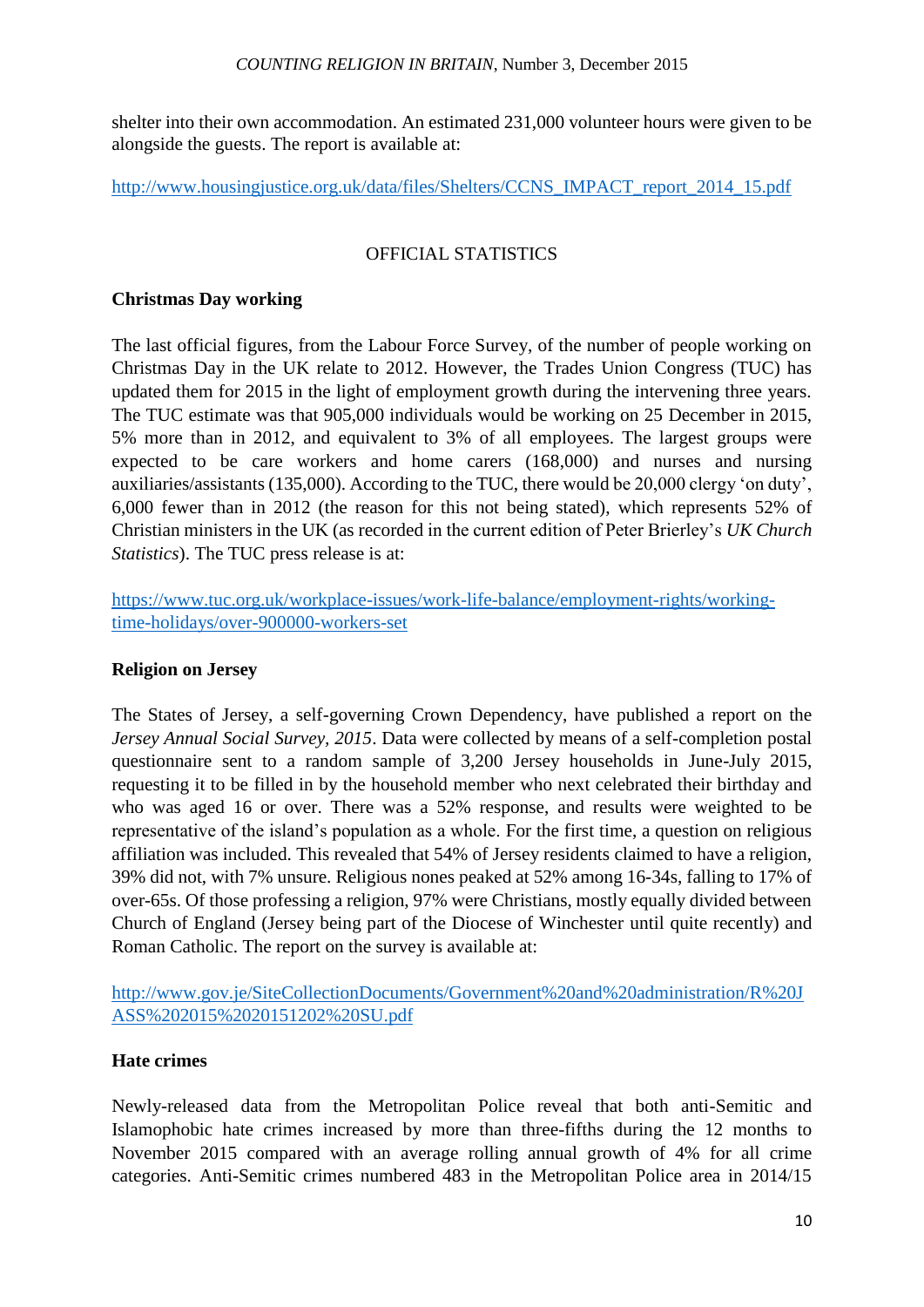compared with 299 in 2013/14, up by 61.5%, while Islamophobic crimes amounted to 818 in 2014/15 against 499 in 2013/14, a jump of 63.9%. This worrying expansion in religious hate crimes reflected the domestic fallout from international tensions, most recently after the Islamist attacks in Paris, but, according to a police spokesperson, was also linked to improved reporting by the public of religious hate crimes and greater awareness of them on the part of police officers. An interactive page for the figures can be found at:

<http://www.met.police.uk/crimefigures/index.php>

# ACADEMIC STUDIES

# *Yearbook of International Religious Demography, 2015*

Volume 2 of the *Yearbook of International Religious Demography* (ISSN 2352-1147), which was launched by Brill in 2014, has recently appeared, edited by Brian Grim, Todd Johnson, Vegard Skirbekk, and Gina Zurlo. It provides an annual snapshot of religious population statistics analysed at the global and continental levels (in parts 1 and 2, respectively), together with a series of eight case studies in part 3 (none specific to the UK) and a list of data sources in part 4. A publication of the International Religious Demography Project, which is also responsible for the *World Religion Database*, the volume can be bought in print or as an ebook for €89 and is more fully described at:

[http://www.brill.com/products/reference-work/yearbook-international-religious-demography-](http://www.brill.com/products/reference-work/yearbook-international-religious-demography-2015)[2015](http://www.brill.com/products/reference-work/yearbook-international-religious-demography-2015)

# **Religion and Britishness**

Using descriptive and multivariate analyses of the 2008/09 Home Office Citizenship Survey (HOCS) for England and Wales, Saffron Karlsen and James Nazroo have examined the extent to which there are ethno-religious differences in a sense of 'Britishness' (undefined in HOCS) and in perceptions of the compatibility between Britishness and other cultural/religious identities among nine minority groups spanning four world faiths (Christianity, Hinduism, Islam, and Sikhism). Comparisons are also drawn with an earlier survey for 2000/01. The authors' findings are especially used to 'expose the straw man manufactured by Governments and policy commentators', which has raised questions about the integration and loyalty to the country of British Muslims who, in reality, according to this study, make a strong claim to Britishness. 'Ethnic and Religious Differences in the Attitudes of People towards Being "British"' was published in *Sociological Review*, Vol. 63, No. 4, 2015, pp. 759-81, and access options are outlined at:

<http://onlinelibrary.wiley.com/doi/10.1111/1467-954X.12313/abstract>

# **Religion and party choice**

In an article first published in the online edition of *British Journal of Political Science* in April 2014 but not formally assigned to an issue (Vol. 45, No. 4, pp. 907-27, plus six tables of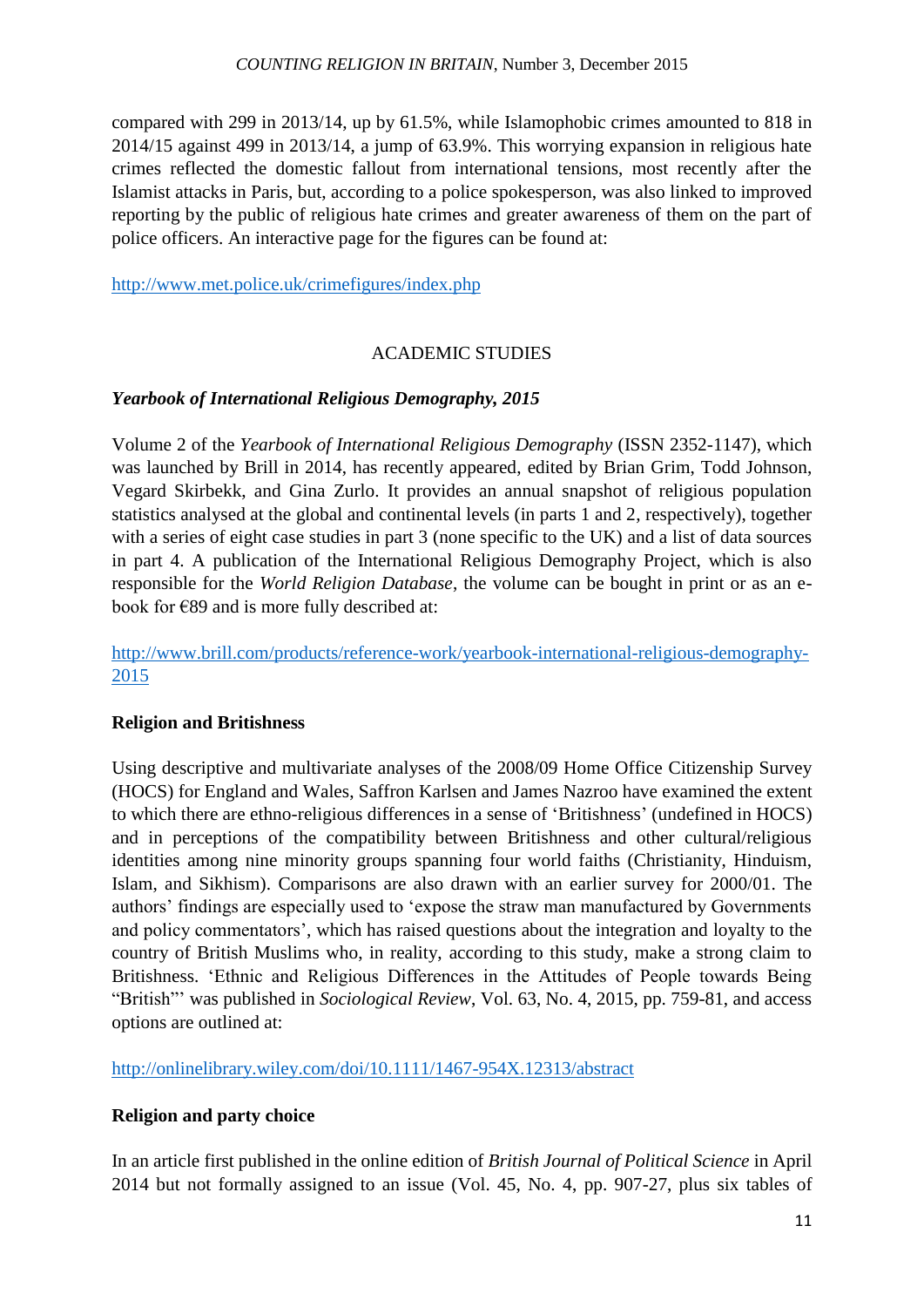regression models) until 18 months later, James Tilley uses the sequences of British Election Studies stretching back to 1964 and British Social Attitudes Surveys from 1983 to demonstrate that religious cleavages have proved remarkably resilient in an ostensibly secular Britain. The relationship between religion and party preference, he argues, is not primarily due to the social composition of the various religious groups, nor to ideological differences between them (in terms of social conservatism, economic leftism, or national identity). Rather, particular denominations are associated with parties that represented their denominational interests in the early twentieth century, these linkages mainly being underpinned by parental transmission of party affiliation within denomination. Data are presented separately for England and Wales and for Scotland, and for the principal religious groups (Church of England, Church of Scotland, Nonconformist, Roman Catholic, and no religion), also controlling for religious practice. '"We Don't Do God"? Religion and Party Choice in Britain' can be accessed by journal subscribers or on a pay-per-view basis at:

# [http://journals.cambridge.org/action/displayAbstract?fromPage=online&aid=9915556&fullte](http://journals.cambridge.org/action/displayAbstract?fromPage=online&aid=9915556&fulltextType=RA&fileId=S0007123414000052) [xtType=RA&fileId=S0007123414000052](http://journals.cambridge.org/action/displayAbstract?fromPage=online&aid=9915556&fulltextType=RA&fileId=S0007123414000052)

# **Religion and substances**

Using data from a sample of 12,252 young people in the UK in 2011-12, Gemma Penny and Leslie Francis have probed the relationships between 'Implicit Religion, Explicit Religion, and Attitude toward Substances: An Empirical Enquiry among 13- to 15-Year-Old Adolescents', *Implicit Religion*, Vol. 18, No. 3, 2015, pp. 373-97. Having initially explored the prevalence of implicit religion, operationalized as attachment to traditional Christian rites of passage, the authors went on to test (and confirm) the hypothesis that explicit religiosity (operationalized as church attendance) and implicit religiosity (as defined above) are both associated with proscriptive attitudes towards substances. Access options to the article are outlined at:

<https://journals.equinoxpub.com/index.php/IR/article/view/28054>

#### **Scottish sectarianism**

A recent issue of *Scottish Affairs* (Vol. 24, No. 3, 2015) comprised six articles on the theme of sectarianism in contemporary Scotland, based upon a combination of new quantitative and qualitative research and reflection on previous research. Of particular statistical interest is Rachel Ormston, John Curtice, Stephen Hinchliffe, and Anna Marcinkiewicz, 'A Subtle but Intractable Problem? Public Attitudes to Sectarianism in 2014' (pp. 266-87), deriving from the Scottish Social Attitudes Survey for 2014, for which 1,501 residents of Scotland were interviewed face-to-face by ScotCen Social Research. It revealed a major disjunction between popular perceptions of the generalized existence of anti-Catholic or anti-Protestant prejudice, which were quite high (88% believing it was a problem affecting at least some parts of Scotland), and direct observation or experience of specific forms of sectarian behaviour in their own locality or lives, for example in terms of harassment or job discrimination. 'So many members of the Scottish public seem to think that religious discrimination and sectarianism are things that happen in Scotland, but not in their area, and not to them.' Another important quantitative paper is Michael Rosie, 'The Sectarian Iceberg?' (pp. 328-50), which revisited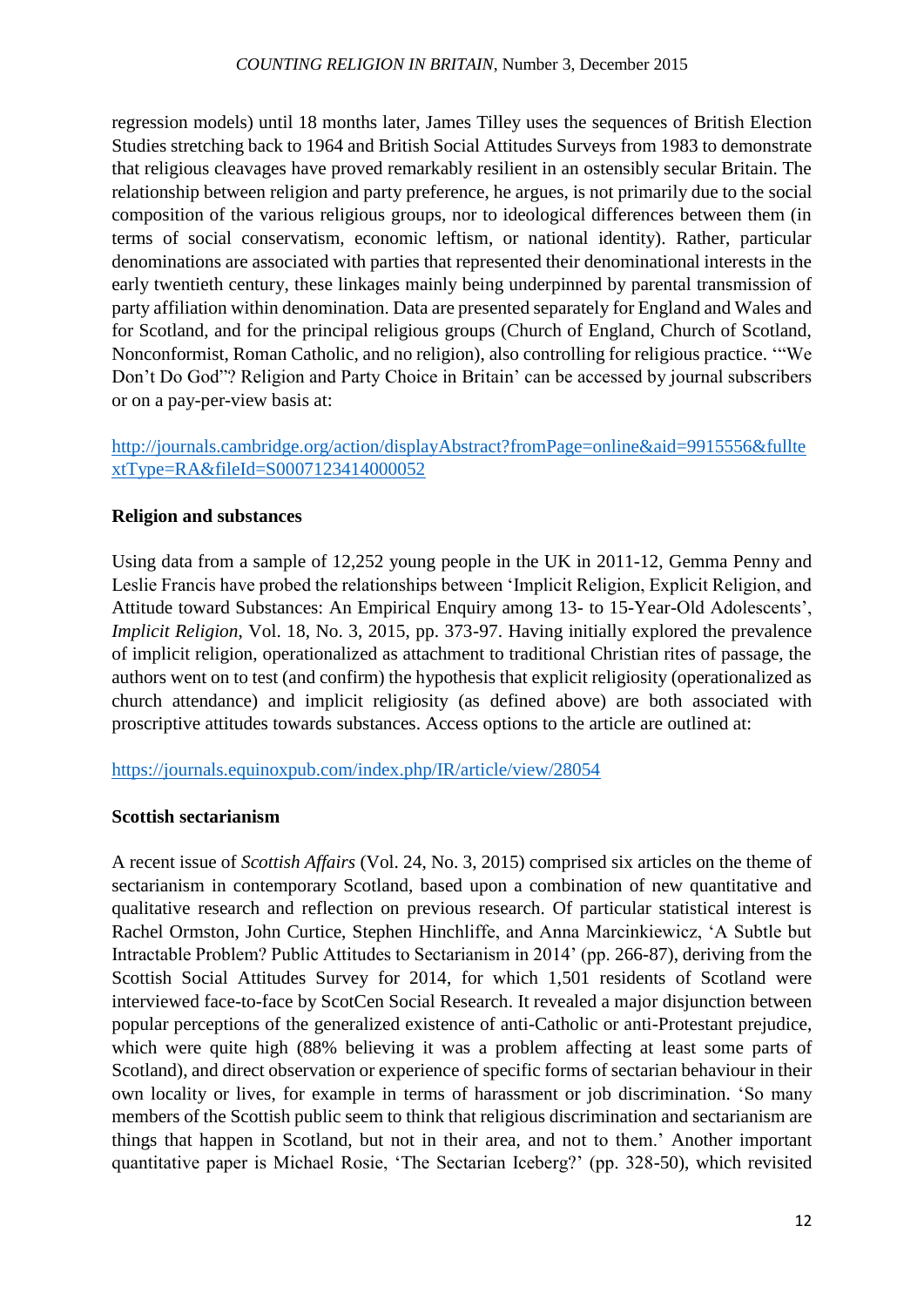existing census and sample survey data, including the influential NFO Social Research poll of sectarianism in Glasgow in 2002. The print edition of the entire issue of *Scottish Affairs* can be purchased from Edinburgh University Press for £8 or individual articles bought online at:

# <http://www.euppublishing.com/toc/scot/24/3>

#### **Religion and science**

The UK's biological and physical science community is not especially religious, according to initial findings from the Religion and Public Life Program (based at Rice University in the United States), and published in the report *A Global Lab: Religion among Scientists in International Context*, written by Elaine Howard Eklund, David Johnson, Sarah Hamshari, Kirstin Matthews, and Steven Lewis. With major financial support from the Templeton World Charity Foundation, biologists and physicists were surveyed in eight countries (France, Hong Kong, India, Italy, Taiwan, Turkey, UK, and United States), with responses obtained from 9,422 of them, 42% of those approached. Among the weighted sample of 1,531 respondents in the UK (55% male, 45% female), 65% described themselves as agnostic or atheist and 59% as neither religious nor spiritual, while 65% never prayed and 60% never or practically never attended religious services. Detailed results from the research will eventually appear in three books, which are being written, and 17 academic papers are currently under review or in process. Meanwhile, the summary report can be read at:

# [https://rplp.rice.edu/uploadedFiles/RPLP/A%20Global%20Lab%20Conference%20Summary](https://rplp.rice.edu/uploadedFiles/RPLP/A%20Global%20Lab%20Conference%20Summary%20Report_2015_1201.pdf) [%20Report\\_2015\\_1201.pdf](https://rplp.rice.edu/uploadedFiles/RPLP/A%20Global%20Lab%20Conference%20Summary%20Report_2015_1201.pdf)

# **Press representations of Muslims and Islam**

In a post on the *Radicalisation Research* website, Paul Baker and Tony McEnery discuss 'The British Press and Radicalisation', summarizing the findings of their forthcoming report for the charity MEND (Muslim Engagement and Development). Using corpus-based discourse analysis techniques, the authors have studied the representation of Muslims and Islam in the British press over time, with reference to 11 broadsheet and tabloid newspapers. Comparing 1998-2009 with 2010-14, they demonstrate a trend away from labelling both Muslims and Islamic in extremist terms but a slight increase in descriptions of Islam in these terms. This suggests that the labelling of extremism has become less personalized, more associated with the religion rather than its people. At the same time, the press is projecting a growth in radicalization and attributing it in the main to extremist interpretations of Islam. The essay can be read at:

<http://www.radicalisationresearch.org/debate/baker-british-press-and-radicalisation/>